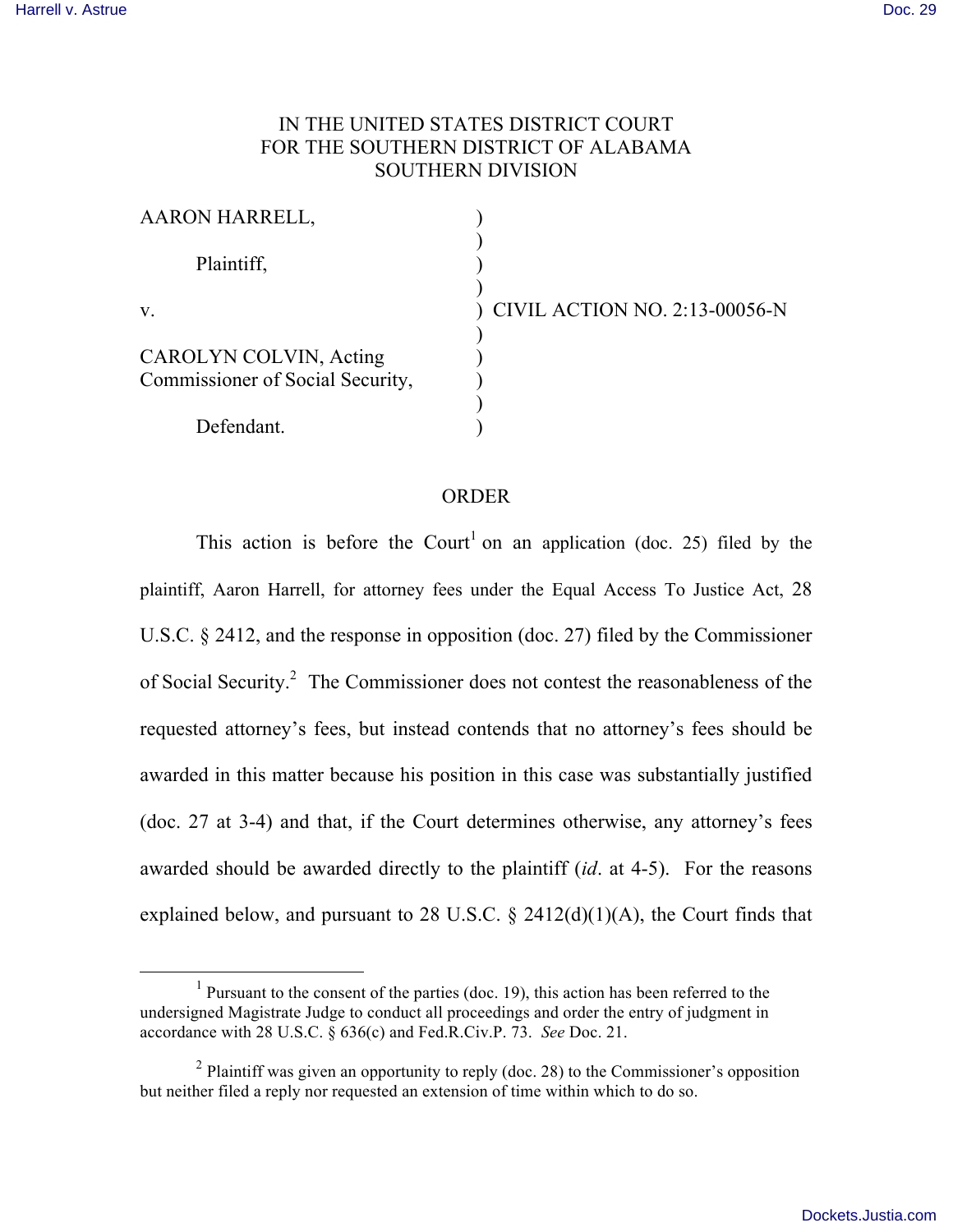the Commissioner's position in this litigation was substantially justified, and accordingly, the plaintiff's application for attorneys' fees under the EAJA must be **DENIED**. 3

## I. Underlying Determination.

In this case, the Court found that remand was necessary because the ALJ erred in discounting the opinion of plaintiff's examining consultant, Donald W. Blanton, Ph.D., and did not properly reject plaintiff's contention that he satisfied the requirements of Listing 12.05C. (Doc. 23 at 23-30, 30-32). On this basis, the Court concluded that the Commissioner's denial of benefits was not supported by substantial evidence. (*Id*. at 32).

### II. The Substantial Justification Standard.

The Equal Access to Justice Act requires a district court to "award to a prevailing party . . . fees and other expenses . . . incurred by that party in any civil action . . . , including proceedings for judicial review of agency action, brought by or against the United States . . . , unless the court finds that the position of the United States was substantially justified or that special circumstances make an award unjust." 28 U.S.C. § 2412(d)(1)(A).

 <sup>3</sup> The plaintiff's application asserts only a claim for attorney's fees. *See* Doc. 25 at 1 (Calculating attorney's fees only.); Doc. 25-2 (Attorney's time entries). The Court points this out because, even if a court determines that the Commissioner's position is substantially justified, a plaintiff is still entitled to recovery of costs. *See e.g*., Leonard v. Commissioner of Soc. Sec., 2009 WL 5908804, at \*1 (M.D. Fla. Feb. 23, 2010) ("The EAJA authorizes the recovery of three types of litigation expenditures. First, under 28 U.S.C. § 2412(a), a prevailing party opposing the United States in 'any civil action' 'may be awarded' costs as delineated in 28 U.S.C. § 1920.") (*quoting* Jean v. Nelson, 863 F.2d 759, 776 (11<sup>th</sup> Cir. 1988)).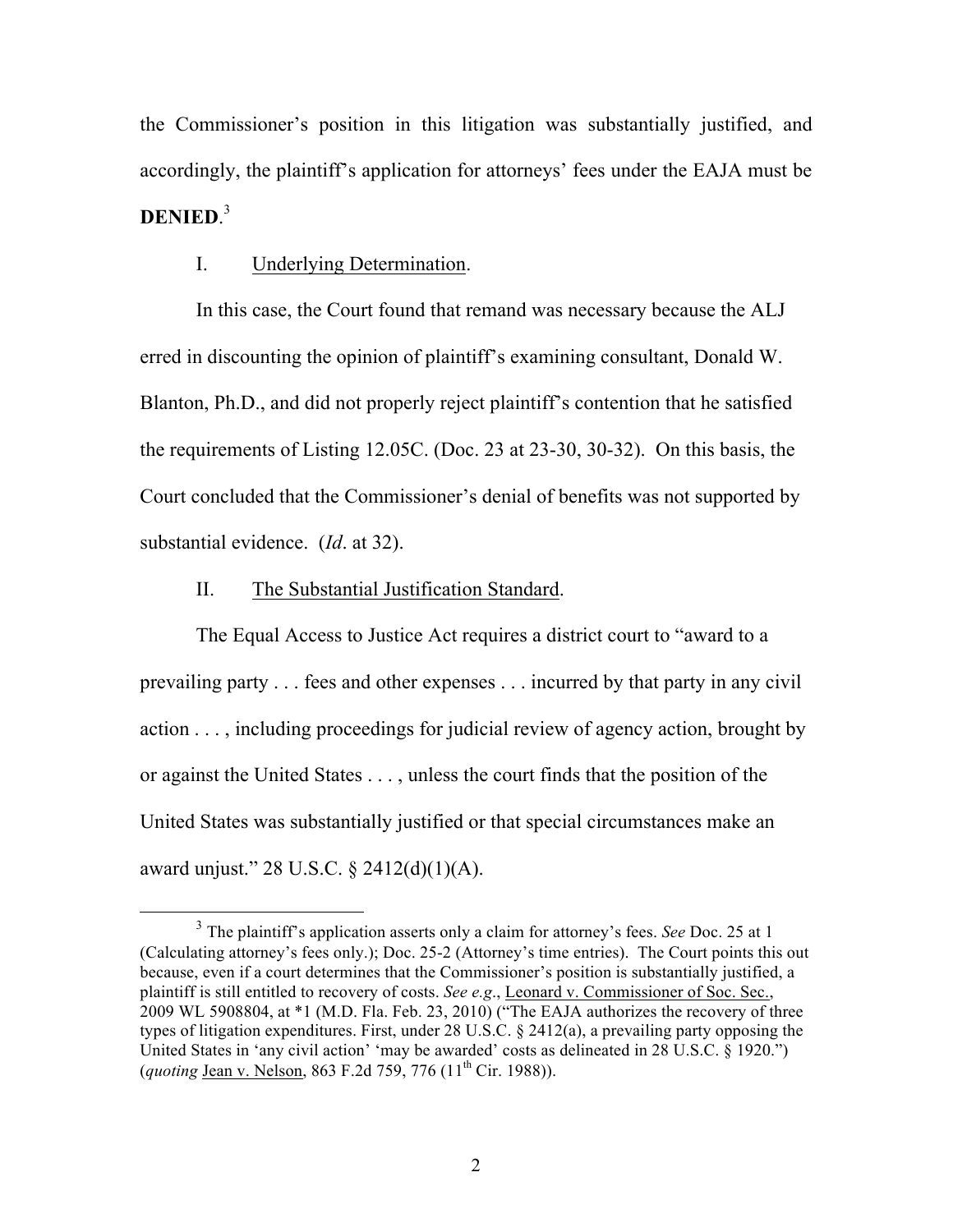While "'[s]ubstantially justified' is one of the myriad phrases in the law that has no precise or fixed definition[, t]he Supreme Court has said that it means 'justified in substance or in the main.'" Grieves v. Astrue, 600 F. Supp. 2d 995, 999 (N.D. Ill. 2009)(*quoting* Pierce v. Underwood, 487 U.S. 552, 565 (1988)). "A position that is 'substantially justified' must have a 'reasonable basis both in law and in fact.'" (*Id*., *quoting* Pierce, 487 U.S. at 565); *cf.* Golembiewski v. Barnhart, 382 F.3d 721, 724 ( $7<sup>th</sup>$  Cir. 2004)(a position is substantially justified if a

"reasonable person could believe the position was correct").

EAJA decisions necessarily involve exercises of discretion because of the sheer impracticability of formulating a rule of decision in such cases. Questions that arise under the Act, like many that arise in litigation generally, are not amenable to regulation by rule because they involve multifarious, fleeting, special, narrow facts that utterly resist generalization—at least, for the time being.

Grieves, 600 F. Supp. 2d at 999 (internal citations and quotation marks omitted

and other modifications to original).

It is also essential to recall that "a position can be justified even though it is not correct," Pierce, 487 U.S. at 566, n.2, and "[the government] could take a position that is substantially justified, yet lose [on the merits]." *Id*. at 569. Analysis of questions of substantial justification must take into account the government's position in the underlying action and the litigation posture it took while defending the validity of that action in court. 28 U.S.C.  $\S$  2412(d)(2)(D). But, substantial justification should not be confused with the "substantial evidence" standard that applies to a court's initial review of the case. Indeed, the Supreme Court has cautioned that consideration of a fee petition "'should not result in a second major litigation.'" Pierce, 487 U.S. at 563. Thus, an EAJA petition requires the court to revisit the legal and factual circumstances of this case from a different perspective—the elusive standard of substantial justification—than it did in reviewing the record on the initial goround to determine whether there was substantial evidence to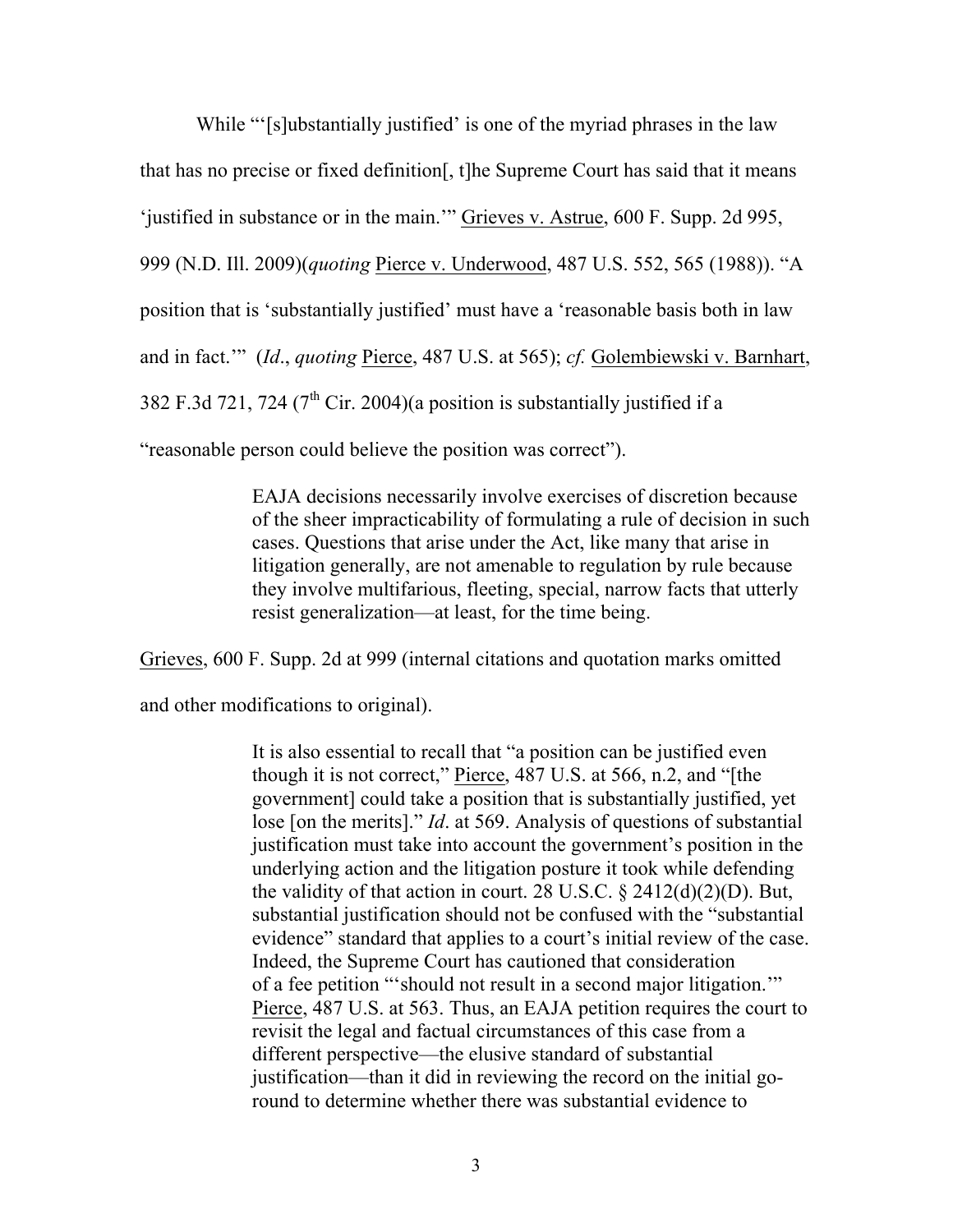support the conclusion.

Id. at 1000 (internal citations modified and some omitted).

III. Under the facts of this case, the position of the Commissioner in this litigation was substantially justified.

Harrell has offered no basis or explanation for his contention that the Commissioner's position in this case "was not substantially justified" other than the fact that "he is the prevailing party in this action." (Doc. 25 at 2). The Commissioner has not only discussed the inconsistencies relied on by the ALJ to discount Dr. Blanton's diagnosis of "Mild Mental Retardation (Tr. 284)," namely that Harrell "was alert and oriented to time, place, person, and situation, and demonstrated logical thoughts and conversation, intact associations, fair judgment, and no psychomotor retardation (Tr. 282),"<sup>4</sup> but has referred to the evidence demonstrating Harrell's ability to "communicate his past medical history and his symptoms to physicians well enough to receive treatment," to perform his own self care, cook meals, shop, handle money, have a driver's license, spend time interacting with relatives, marry and have four children, as well as accrue a significant work history from 1975 to 2005.  $(Id.$  at 26, 31).<sup>5</sup> Harrell has not attempted to show that this evidence could not lead a reasonable person to believe that Harrell's impairments do not meet or equal Listing 12.05C.

 <sup>4</sup> *See* Doc. 27 at 4; Doc. 23 at 24-25.

<sup>&</sup>lt;sup>5</sup> Although the Court raised a question concerning the degree of significance to be given Harrell's work history in light of his reported income (doc. 23 at 26-27 and n. 16), the ALJ was still entitled to give some significance to that work history because he was employed in some capacity every single year during that period. (Tr. 116).